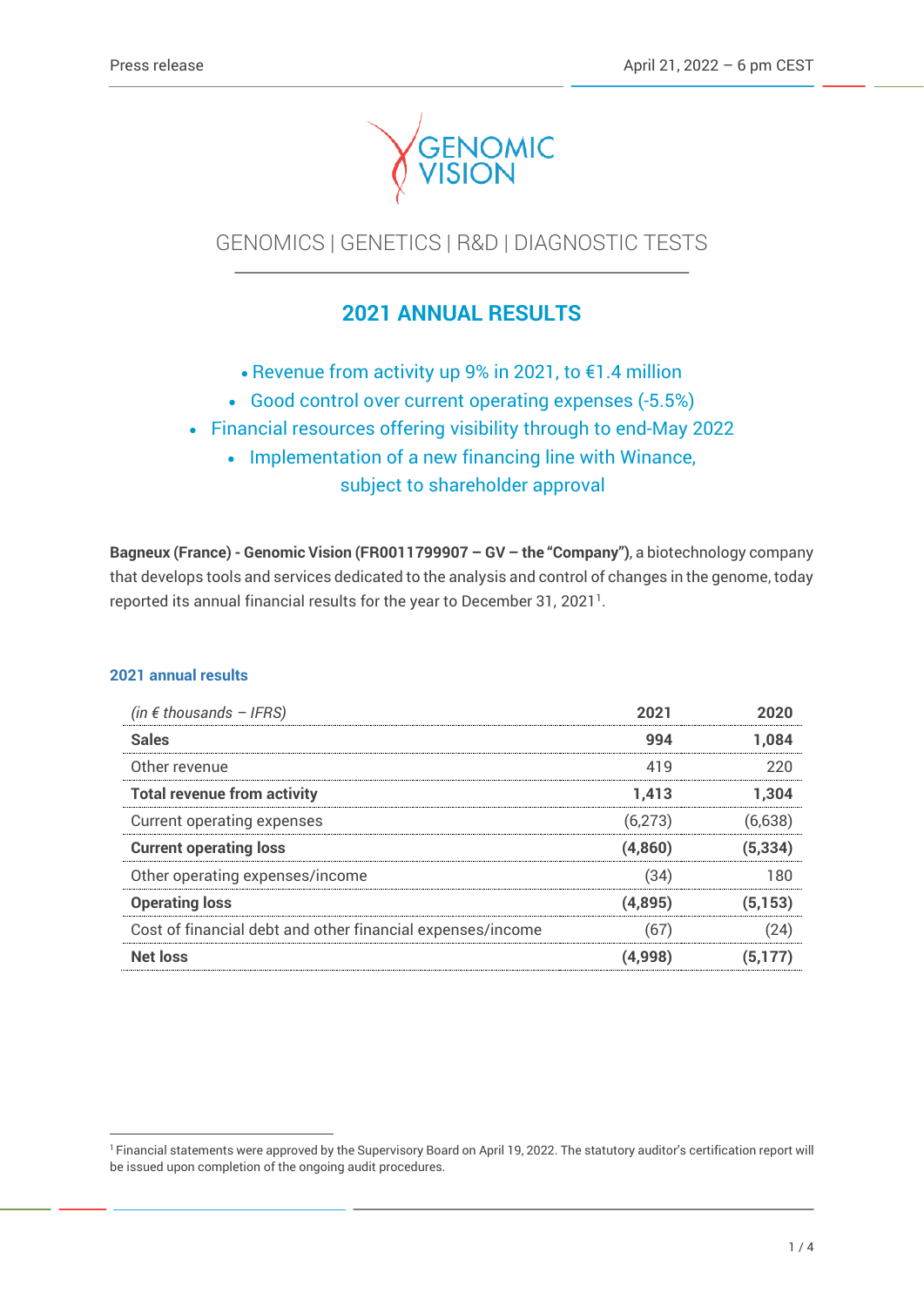**Total revenue from activity** over the year to December 31, 2021 was €1,413 thousand, up 9% compared with the year to December 31, 2020, and broke down as follows:

- **sales** of €994 thousand in 2021, down 8% compared with 2020, each of these two financial years including the sale of a platform. It should be noted that in 2021 commercial activity was slowed by the Covid-19 crisis and the world's focus on virology research and stoppages in activity associated with successive lockdowns in some countries. In particular, orders of consumables such as Coverslips were affected. Platform sales also saw a significant slowdown, travel restrictions having made commercial prospecting difficult.
- **other revenue** of €419 thousand over the year to December 31, 2021, corresponding to Research Tax Credit whose increase was a direct result of the Company's refocus on its Research & Development activities in 2021.

**Current operating expenses** decreased by 5.5% to €6.3 million and primarily broke down as follows, on top of the cost of sales:

- €2.7 million in R&D spending, up 35%, reflecting the Company's refocus on projects with greater added value. 2021 allowed it to continue the development of priority and high-valueadded projects, such as the launch of TeloSizer® for the precise detection and quantitative measurement of telomere length;
- €1 million in Sales & Marketing expenditure, down 39% compared with December 31, 2020;
- €2 million in General & Administrative expenses, down 12% compared with December 31, 2020, demonstrating good control over these costs.

**The operating loss and net loss** at December 31, 2021 were -€4.9 million and -€5 million respectively, an improvement of 5% and 3.5% compared with the previous year, despite a 32% increase in the workforce, reflecting good control over other expenses.

The Company's total headcount was 33 people at December 31, 2021, compared with 25 a year earlier.

## **Financial structure**

The Company does not have sufficient net working capital to cover its obligations and operating cash requirements for the next twelve months.

The financial statements at December 31, 2021 were nonetheless drawn up in accordance with the operational continuity principle by notably taking into account the following elements:

- at December 31, 2021, "Cash and cash equivalents" totaled €2.3 million.
- on the basis of its proposed development plan, the Company estimates that its available cash will enable it to finance its activities until the end of May 2022 (excluding the exercise of the Winance warrants and Bracknor/Negma warrants already in circulation) and that its additional cash requirements enabling it to continue its activities in 2022 are estimated at  $\epsilon 4$ million.
- in order to cover its working capital requirements, the Company decided to put in place a financing line with Winance via the signing, on June 11, 2020, of an OCABSA (convertible notes with warrants) issuance contract, of which it has used €6 million gross (€5.7 million net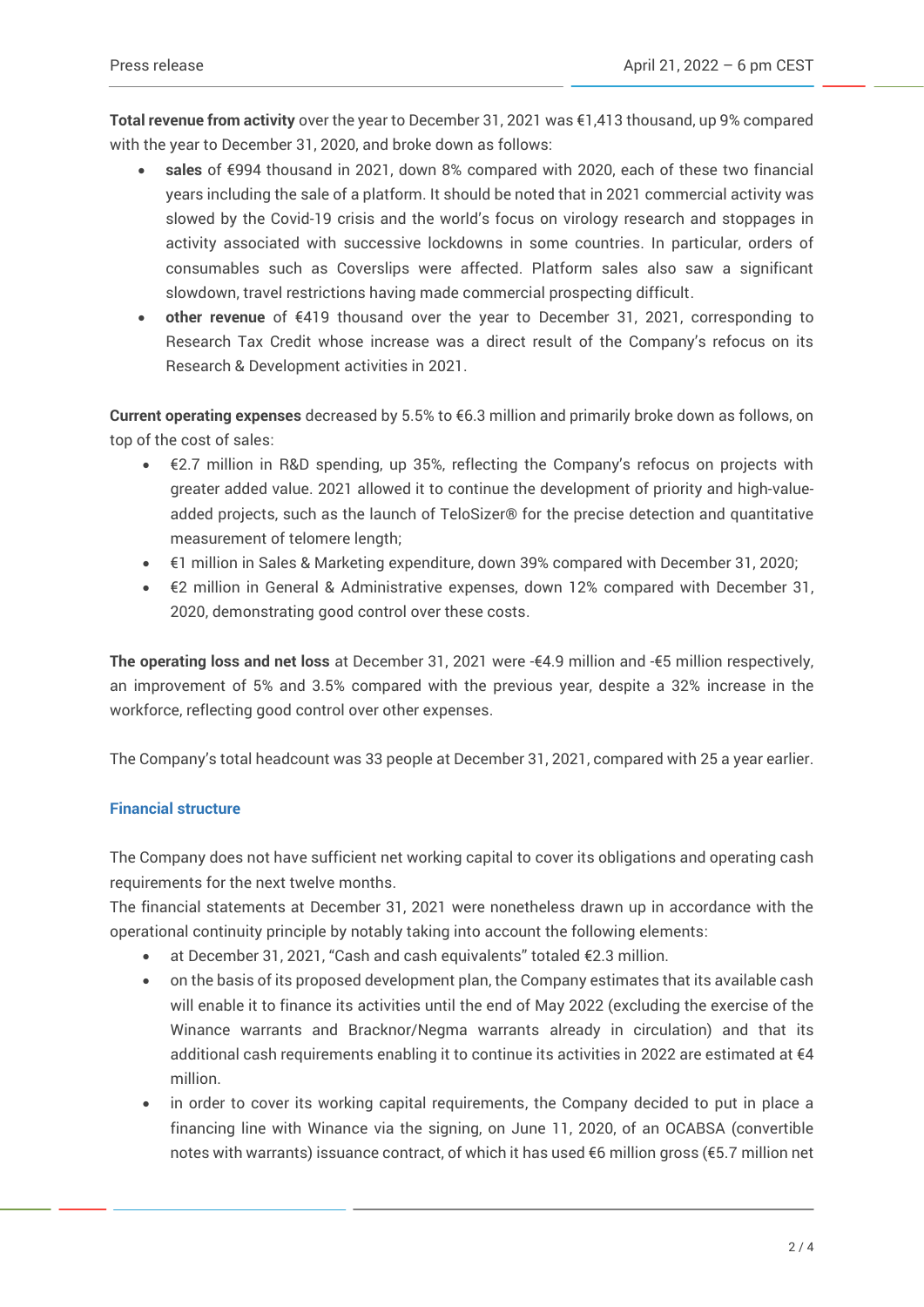of costs) out of a possible €12 million. The Company can no longer use this financing line given the expiry of the Prospectus relating to this operation that was in any case due to expire in June 2022.

- within this context, the Company decided to implement a new financing line with Winance via the signing of a new contract on April 11, 2022 providing for the provision of a maximum of 15 tranches of €2 million each, i.e. up to €30 million, subject to the following conditions precedent:
	- o the granting of an AMF visa for the new Prospectus,
	- $\circ$  prior approval for the operation by the Company's shareholders at an Extraordinary General Meeting scheduled for May 23, 2022,
	- $\circ$  the conditions for the drawdown of each tranche being met, notably with the share price not being below the share's par value.

In the event that one or more of these conditions precedent – which are not all in the Company's hands – were not fulfilled within the given timeframe, the Company could then not be in a position to realize its assets and liabilities and settle its debts within the framework of its normal course of business, and the application of IFRS accounting rules and principles within a normal context of the continuation of its activities, notably concerning the evaluation of assets and liabilities, could prove to be inappropriate. Consequently, this situation is generating significant going concern uncertainty.

### **Governance**

Jérôme Vailland, Chief Financial Officer of Genomic Vision, has decided to leave the Company to pursue other projects.

### **Upcoming financial publication**

• Revenue for the first quarter of 2022, on Thursday May 5, 2022

#### **\*\*\***

### **ABOUT GENOMIC VISION**

GENOMIC VISION is a biotechnology company developing products and services dedicated to the analysis (structural and functional) of genome modifications as well as to the quality and safety control of these modifications, in particular in genome editing technologies and biomanufacturing processes. Genomic Vision proprietary tools, based on DNA combing technology and artificial intelligence, provide robust quantitative measurements needed to high confidence characterization of DNA alteration in the genome. These tools are mainly used for monitoring DNA replication in cancerous cell, for early cancer detection and the diagnosis of genetic diseases. Genomic Vision, based near Paris in Bagneux, is a public listed company listed in compartment C of Euronext's regulated market in Paris (Euronext: GV – ISIN: FR0011799907).

For further information, please visit [www.genomicvision.com](http://www.genomicvision.com/)